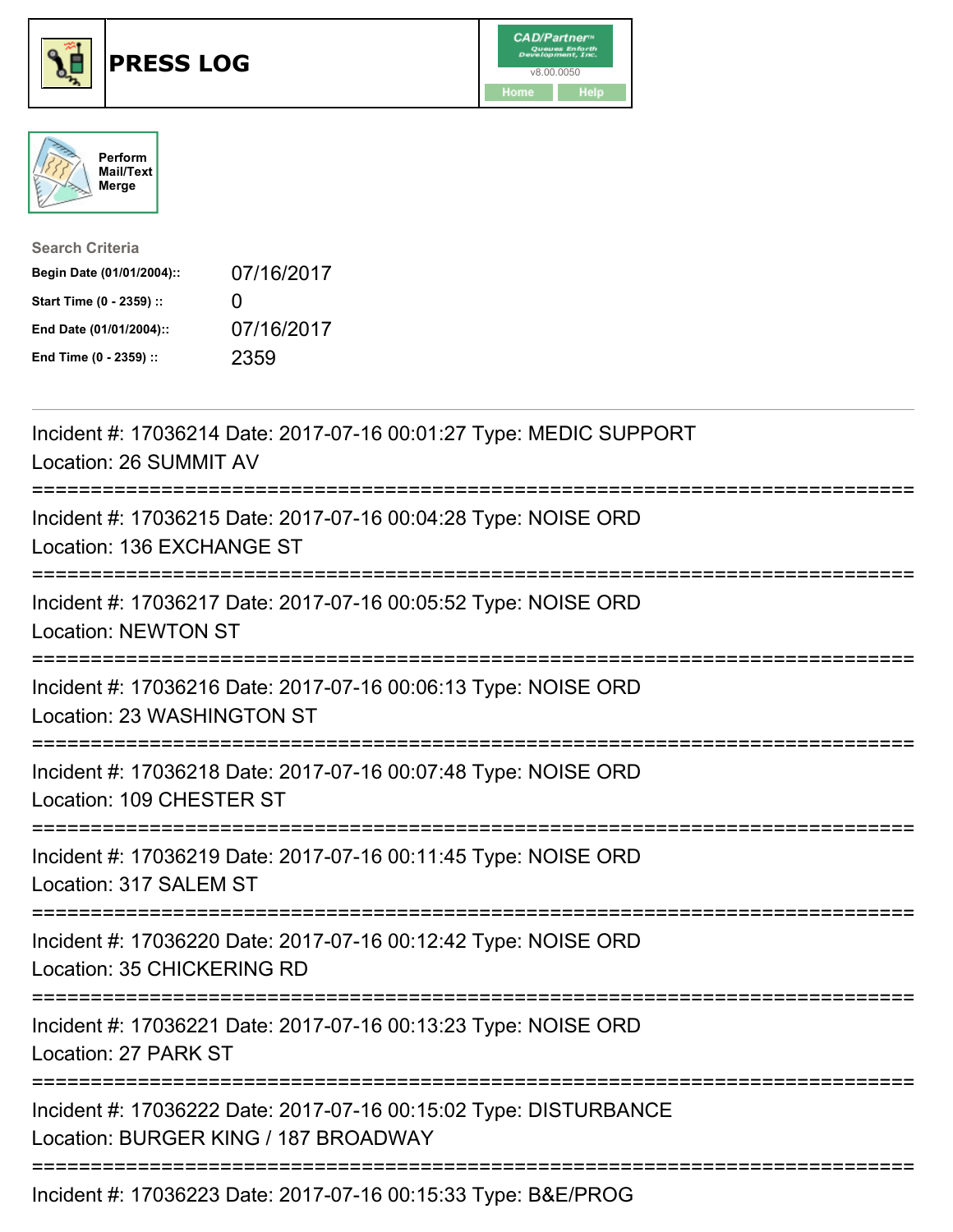Location: 283 S. BROADWAY

=========================================================================== Incident #: 17036224 Date: 2017-07-16 00:22:51 Type: NOISE ORD Location: HANCOCK ST & MELROSE TER =========================================================================== Incident #: 17036225 Date: 2017-07-16 00:23:42 Type: NOISE ORD Location: BERKELEY ST & BRUCE ST =========================================================================== Incident #: 17036227 Date: 2017-07-16 00:34:16 Type: LOUD NOISE Location: 530 HAVERHILL ST =========================================================================== Incident #: 17036226 Date: 2017-07-16 00:34:37 Type: DISTURBANCE Location: 169 HAVERHILL ST =========================================================================== Incident #: 17036228 Date: 2017-07-16 00:39:46 Type: SPECIAL CHECK Location: 284 S BROADWAY =========================================================================== Incident #: 17036229 Date: 2017-07-16 00:42:10 Type: NOISE ORD Location: HAMILTON ST & SUMNER AV =========================================================================== Incident #: 17036230 Date: 2017-07-16 01:02:14 Type: NOISE ORD Location: ACTON ST & WASHINGTON ST =========================================================================== Incident #: 17036231 Date: 2017-07-16 01:09:30 Type: ALARM/BURG Location: ELKS / 652 ANDOVER ST =========================================================================== Incident #: 17036232 Date: 2017-07-16 01:12:50 Type: MEDIC SUPPORT Location: 94 BENNINGTON ST #1 =========================================================================== Incident #: 17036233 Date: 2017-07-16 01:15:03 Type: NOISE ORD Location: 19 LEEDS TER =========================================================================== Incident #: 17036234 Date: 2017-07-16 01:17:55 Type: FIGHT Location: 155 FRANKLIN ST =========================================================================== Incident #: 17036235 Date: 2017-07-16 01:19:32 Type: DISTURBANCE Location: SAM'S FOOD STORE / 389 BROADWAY =========================================================================== Incident #: 17036236 Date: 2017-07-16 01:20:24 Type: NOISE ORD Location: 1 JEFFERSON ST =========================================================================== Incident #: 17036237 Date: 2017-07-16 01:26:58 Type: NOISE ORD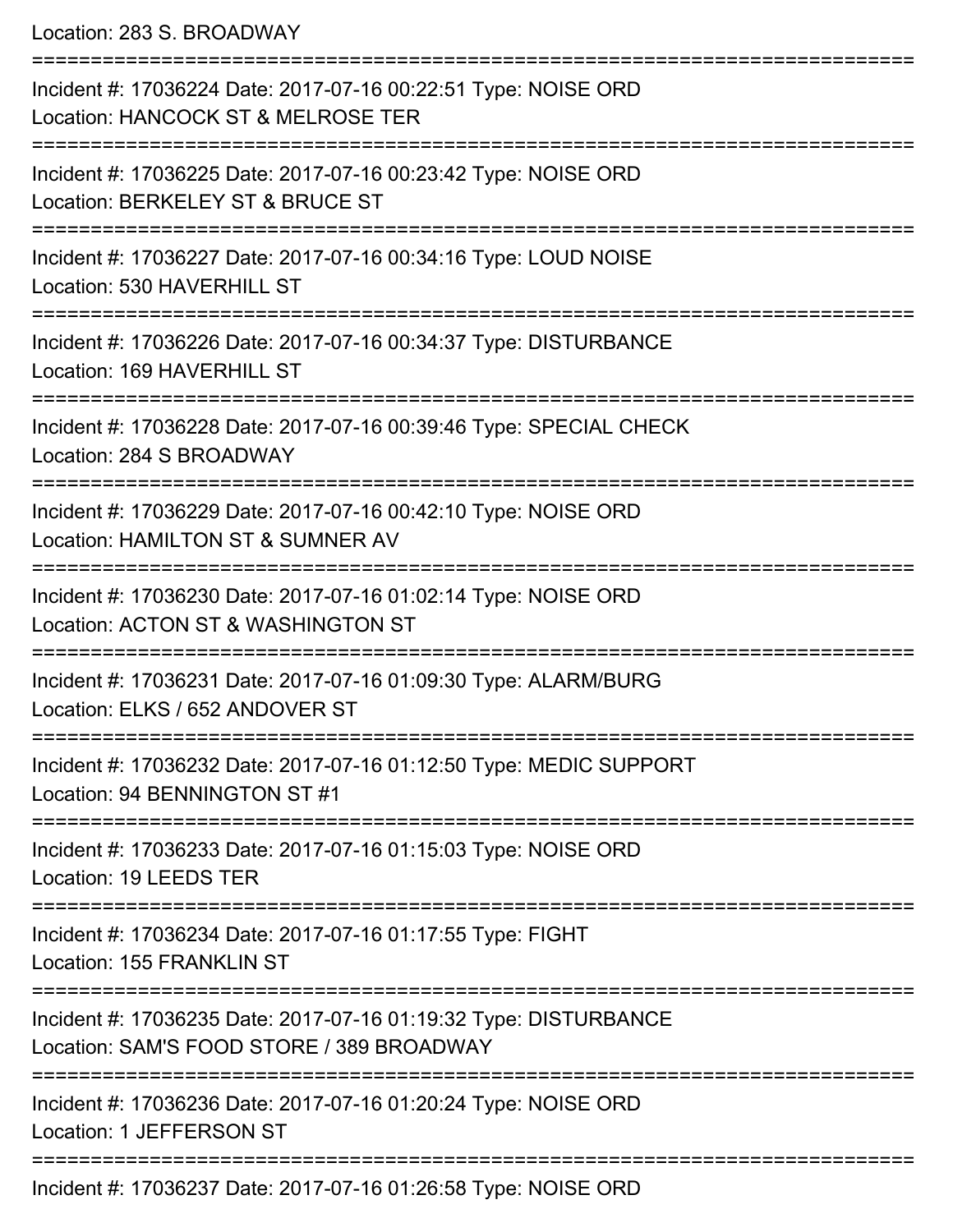| Incident #: 17036238 Date: 2017-07-16 01:27:42 Type: NOISE ORD<br>Location: 100 FRANKLIN ST                                                            |
|--------------------------------------------------------------------------------------------------------------------------------------------------------|
| Incident #: 17036239 Date: 2017-07-16 01:34:03 Type: NOISE ORD<br>Location: BEACON ST & LISA LN                                                        |
| Incident #: 17036240 Date: 2017-07-16 01:41:04 Type: M/V STOP<br><b>Location: PEMBERTON WY</b>                                                         |
| Incident #: 17036242 Date: 2017-07-16 01:52:33 Type: AUTO ACC/NO PI<br>Location: 158 WATER ST                                                          |
| Incident #: 17036241 Date: 2017-07-16 01:52:38 Type: M/V STOP<br>Location: HAVERHILL ST & JACKSON ST                                                   |
| Incident #: 17036243 Date: 2017-07-16 01:55:33 Type: M/V STOP<br>Location: ESSEX ST & FRANKLIN ST                                                      |
| Incident #: 17036244 Date: 2017-07-16 02:06:44 Type: NOISE ORD<br>Location: 6 ROLLINS ST                                                               |
| Incident #: 17036245 Date: 2017-07-16 02:07:35 Type: NOISE ORD<br>Location: 17 PLATT ST                                                                |
| Incident #: 17036246 Date: 2017-07-16 02:10:33 Type: NOISE ORD<br>Location: BROADWAY AV                                                                |
| Incident #: 17036248 Date: 2017-07-16 02:13:10 Type: LOUD NOISE<br><b>Location: MARLBORO ST</b>                                                        |
| Incident #: 17036247 Date: 2017-07-16 02:13:13 Type: NOISE ORD<br><b>Location: WEST ST</b>                                                             |
| Incident #: 17036249 Date: 2017-07-16 02:24:59 Type: EXTRA SURVEIL<br>Location: TOMBARELLOS / 207 MARSTON ST                                           |
| Incident #: 17036250 Date: 2017-07-16 02:28:32 Type: EXTRA SURVEIL<br>Location: 3 DOGS DINER / 13 S BROADWAY<br>-------------------------------------- |
| Incident #: 17036251 Date: 2017-07-16 02:32:14 Type: EXTRA SURVEIL                                                                                     |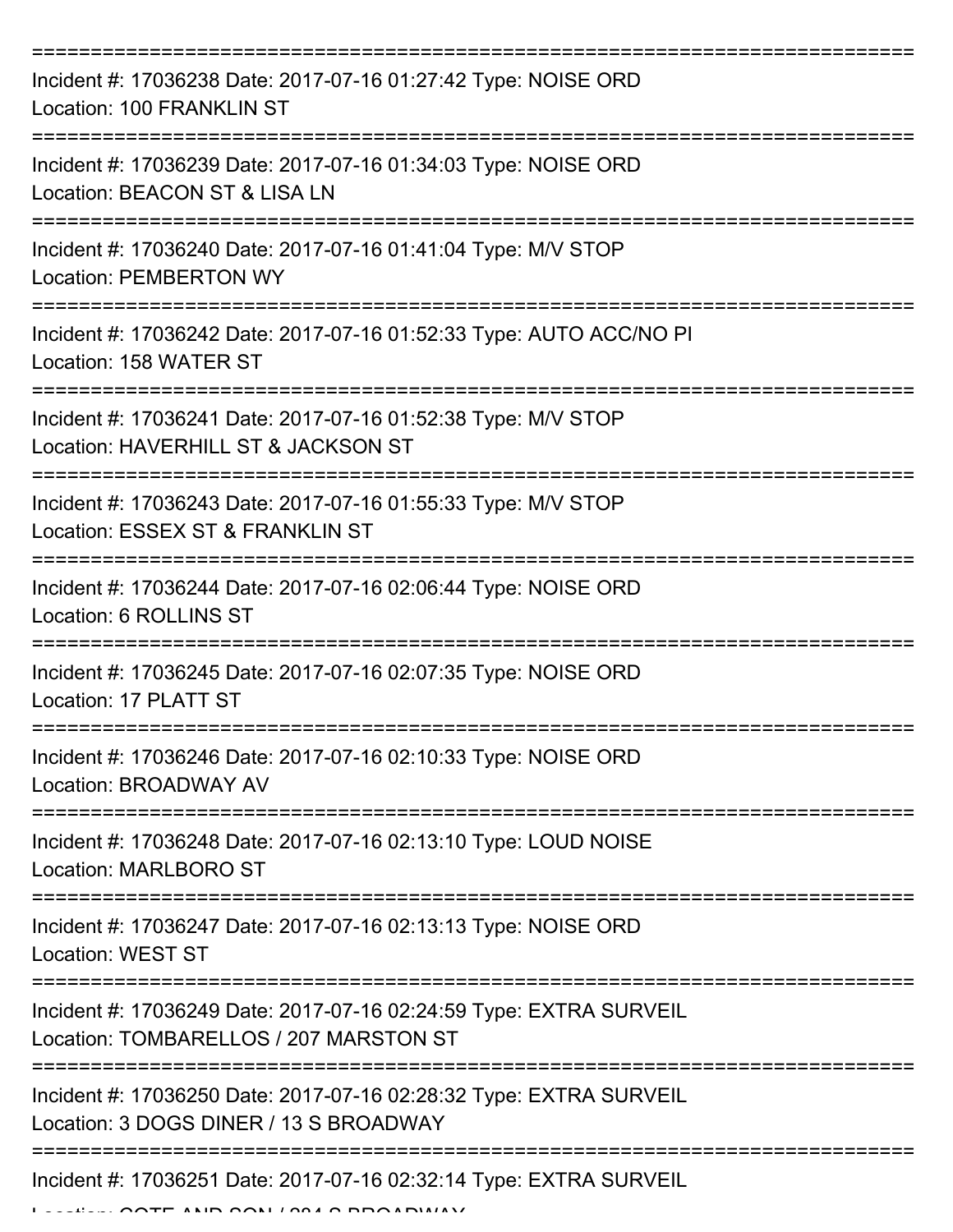| Incident #: 17036252 Date: 2017-07-16 03:12:03 Type: NOISE ORD<br>Location: 31-33 PARK ST                      |
|----------------------------------------------------------------------------------------------------------------|
| Incident #: 17036253 Date: 2017-07-16 03:13:34 Type: M/V STOP<br>Location: BOXFORD ST & FOSTER ST              |
| Incident #: 17036254 Date: 2017-07-16 03:13:52 Type: NOISE ORD<br>Location: 43-45 GRAICHEN TER                 |
| Incident #: 17036255 Date: 2017-07-16 03:20:37 Type: FIRE WORKS<br>Location: BOWDOIN ST & S BROADWAY           |
| Incident #: 17036256 Date: 2017-07-16 03:25:45 Type: M/V STOP<br>Location: CAMBRIDGE ST & WINTHROP AV          |
| Incident #: 17036257 Date: 2017-07-16 04:00:58 Type: NOISE ORD<br>Location: 65 RAILROAD ST                     |
| Incident #: 17036258 Date: 2017-07-16 04:05:06 Type: NOISE ORD<br>Location: 44 MELVIN ST                       |
| Incident #: 17036259 Date: 2017-07-16 04:07:04 Type: M/V STOP<br>Location: MERRIMACK ST & PARKER ST            |
| Incident #: 17036260 Date: 2017-07-16 04:27:28 Type: M/V STOP<br>Location: SO BROADWAY & MERRIMACK             |
| Incident #: 17036261 Date: 2017-07-16 04:36:29 Type: ALARMS<br>Location: DR JOEL GORN OFFICE / 101 AMESBURY ST |
| Incident #: 17036262 Date: 2017-07-16 04:41:34 Type: NOISE ORD<br>Location: 64 RAILROAD ST                     |
| Incident #: 17036263 Date: 2017-07-16 06:21:36 Type: AUTO ACC/PI<br>Location: 38 BERKELEY ST                   |
| Incident #: 17036264 Date: 2017-07-16 06:37:45 Type: TOW/REPOSSED<br>Location: 12 BAILEY ST                    |
| Incident #: 17036265 Date: 2017-07-16 06:40:14 Type: TOW/REPOSSED                                              |

Location: 8 EEDN CT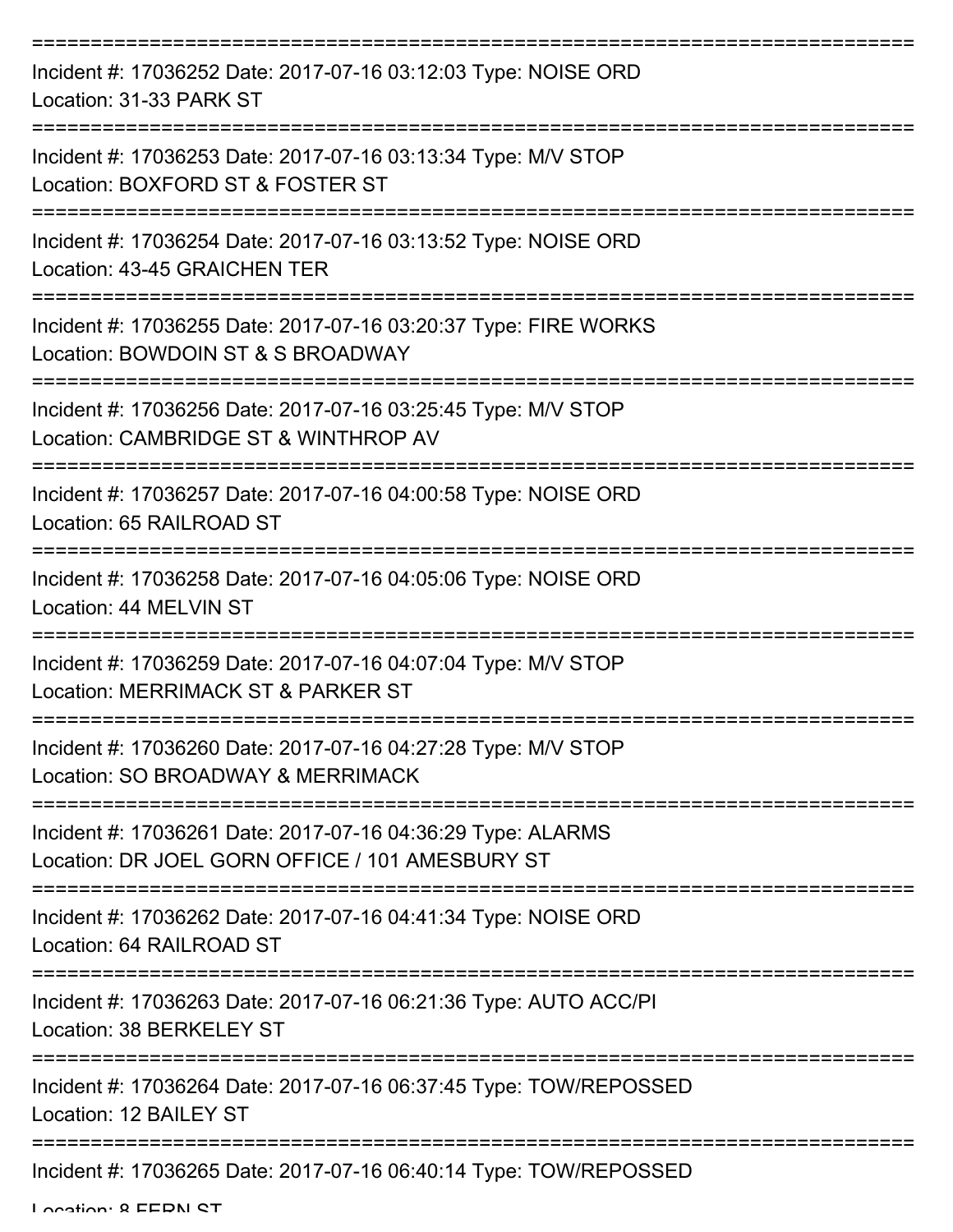| Incident #: 17036266 Date: 2017-07-16 06:42:37 Type: TOW/REPOSSED<br>Location: 14 CONDUIT ST                        |
|---------------------------------------------------------------------------------------------------------------------|
| Incident #: 17036267 Date: 2017-07-16 06:44:07 Type: THREATS<br>Location: 475 BROADWAY #6                           |
| Incident #: 17036268 Date: 2017-07-16 07:00:41 Type: PARK & WALK<br>Location: 205 BROADWAY                          |
| Incident #: 17036269 Date: 2017-07-16 07:06:41 Type: MEDIC SUPPORT<br>Location: 1 BEACON AV #315<br>--------------- |
| Incident #: 17036270 Date: 2017-07-16 07:09:57 Type: SUS PERS/MV<br>Location: RT 114                                |
| Incident #: 17036271 Date: 2017-07-16 07:11:43 Type: M/V STOP<br>Location: AMESBURY ST & METHUEN ST                 |
| Incident #: 17036272 Date: 2017-07-16 07:13:38 Type: M/V STOP<br>Location: S BROADWAY & SHATTUCK ST                 |
| Incident #: 17036274 Date: 2017-07-16 07:15:07 Type: MEDIC SUPPORT<br>Location: 181 ARLINGTON ST                    |
| Incident #: 17036273 Date: 2017-07-16 07:15:38 Type: M/V STOP<br>Location: 322 BROADWAY                             |
| Incident #: 17036275 Date: 2017-07-16 07:20:41 Type: M/V STOP<br>Location: ANDOVER ST & BEACON AV                   |
| Incident #: 17036276 Date: 2017-07-16 07:22:35 Type: M/V STOP<br>Location: CENTRAL BRIDGE & PARKER ST               |
| Incident #: 17036277 Date: 2017-07-16 07:28:33 Type: M/V STOP<br>Location: S UNION ST & SPRINGFIELD ST              |
| Incident #: 17036278 Date: 2017-07-16 07:38:49 Type: M/V STOP<br>Location: 34 FITZ ST                               |
| Incident #: 17036279 Date: 2017-07-16 07:55:58 Type: M/V STOP<br>Location: $\Omega$ C DD $\Omega$ ADIMAV            |

Location: 205 BROADWAY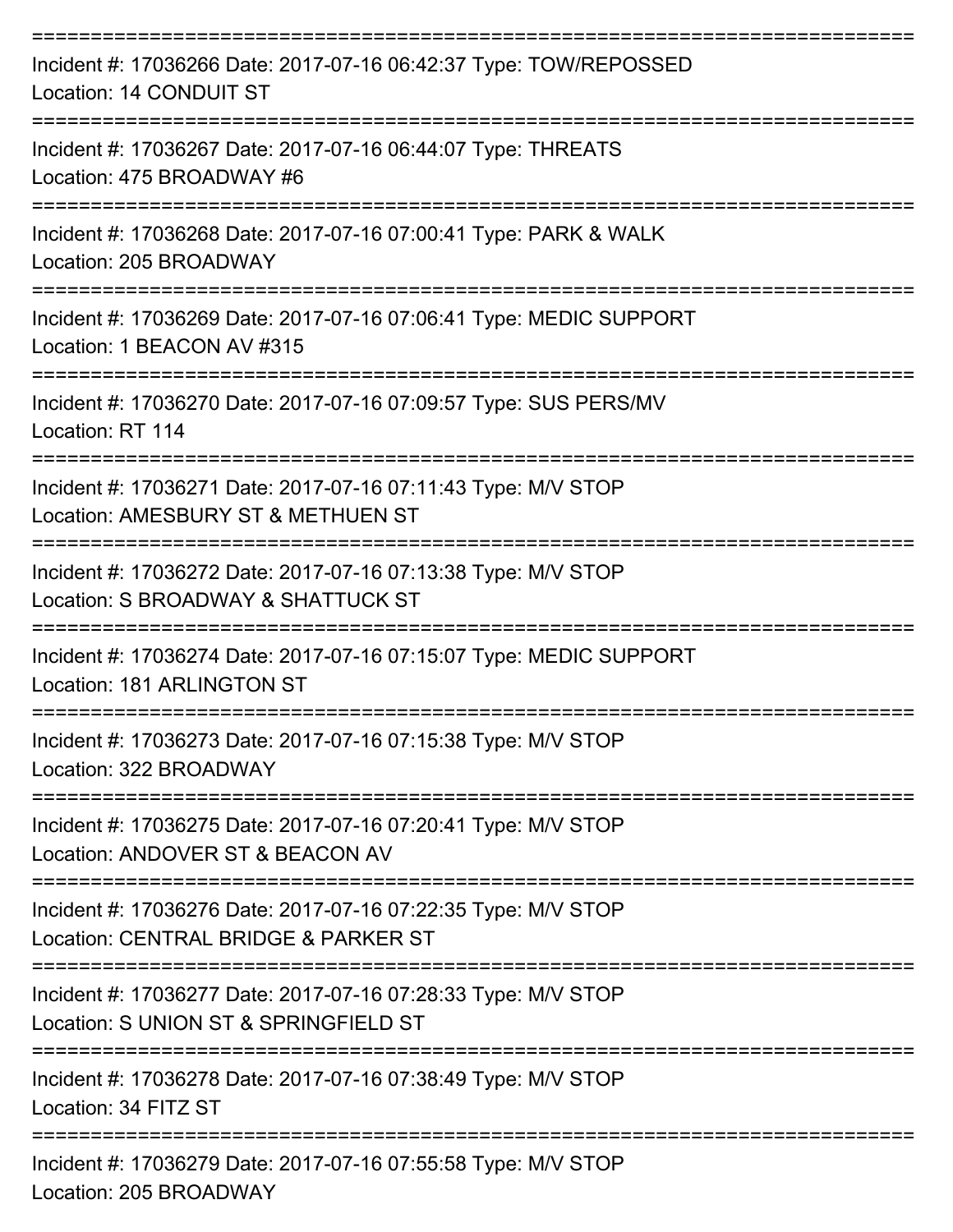| Incident #: 17036280 Date: 2017-07-16 07:56:49 Type: MAL DAMAGE<br>Location: 107 MARGIN ST                                                                    |
|---------------------------------------------------------------------------------------------------------------------------------------------------------------|
| Incident #: 17036281 Date: 2017-07-16 08:07:16 Type: EXTRA SURVEIL<br>Location: TOMBARELLOS / 207 MARSTON ST                                                  |
| Incident #: 17036282 Date: 2017-07-16 08:39:57 Type: DOMESTIC/PROG<br>Location: 139 MYRTLE ST FL 3                                                            |
| Incident #: 17036283 Date: 2017-07-16 08:53:03 Type: UNWANTEDGUEST<br>Location: MCDONALDS / 50 BROADWAY                                                       |
| Incident #: 17036284 Date: 2017-07-16 09:01:08 Type: INVESTIGATION<br>Location: LAWRENCE POLICE DEPARTMENT / 90 LOWELL ST<br>:=============================== |
| Incident #: 17036285 Date: 2017-07-16 09:14:55 Type: PARK & WALK<br>Location: BROADWAY & COMMON ST                                                            |
| Incident #: 17036286 Date: 2017-07-16 09:15:54 Type: DOMESTIC/PROG<br>Location: ALLSTON ST & HIGH ST                                                          |
| Incident #: 17036287 Date: 2017-07-16 09:42:04 Type: PARK & WALK<br>Location: BROADWAY & COMMON ST                                                            |
| Incident #: 17036288 Date: 2017-07-16 09:42:12 Type: UNWANTEDGUEST<br>Location: 169 HAVERHILL ST #3                                                           |
| Incident #: 17036289 Date: 2017-07-16 09:46:55 Type: SUS PERS/MV<br>Location: BELKNAP ST & COOLIDGE ST                                                        |
| ========================<br>Incident #: 17036290 Date: 2017-07-16 09:48:45 Type: MEDIC SUPPORT<br>Location: 233 JACKSON ST #7                                 |
| -===================================<br>Incident #: 17036291 Date: 2017-07-16 09:55:19 Type: AUTO ACC/NO PI<br>Location: BARNARD RD & MT VERNON ST            |
| Incident #: 17036292 Date: 2017-07-16 10:00:00 Type: M/V STOP<br>Location: 187 LAWRENCE ST                                                                    |
| Incident #: 17036293 Date: 2017-07-16 10:03:59 Type: M/V STOP<br>Location: 2 MEDFORD ST                                                                       |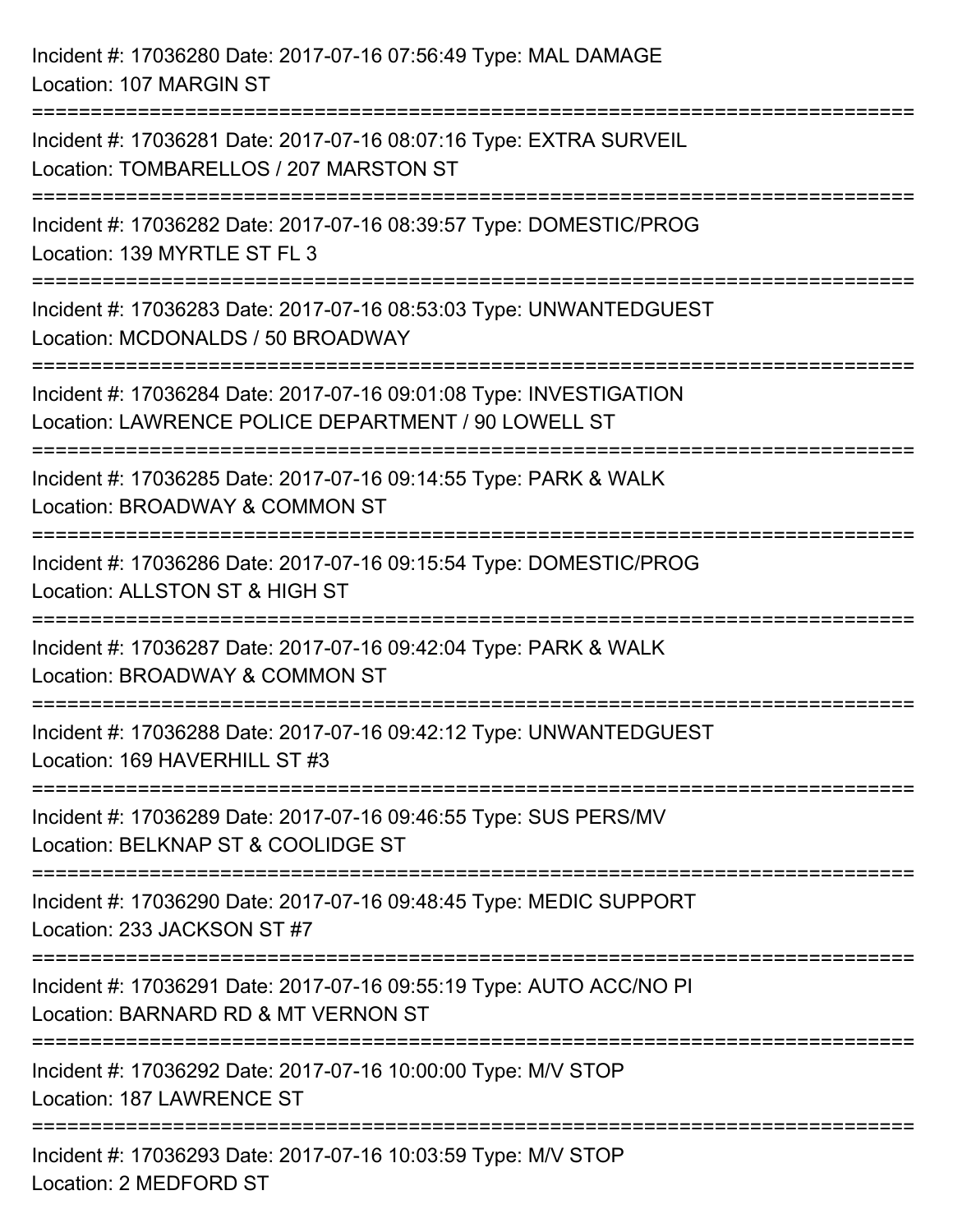| Incident #: 17036294 Date: 2017-07-16 10:06:38 Type: PARK & WALK<br>Location: BRADFORD ST & BROADWAY                                 |
|--------------------------------------------------------------------------------------------------------------------------------------|
| Incident #: 17036295 Date: 2017-07-16 10:07:51 Type: AUTO ACC/NO PI<br>Location: 450 HAVERHILL ST                                    |
| Incident #: 17036296 Date: 2017-07-16 10:47:57 Type: AUTO ACC/NO PI<br>Location: 251 HIGH ST                                         |
| Incident #: 17036297 Date: 2017-07-16 11:05:34 Type: UNWANTEDGUEST<br>Location: 20 WARREN ST                                         |
| Incident #: 17036298 Date: 2017-07-16 11:07:34 Type: ALARM/BURG<br>Location: LAWRENCE FAMILY DEVELOPMENT / 34 WEST ST                |
| Incident #: 17036299 Date: 2017-07-16 11:20:29 Type: INVEST CONT<br>Location: 27 HANCOCK ST                                          |
| Incident #: 17036300 Date: 2017-07-16 11:26:14 Type: ALARM/BURG<br>Location: CENTRO AUTO MUSIC / 273 S UNION ST                      |
| Incident #: 17036301 Date: 2017-07-16 11:36:34 Type: M/V STOP<br>Location: 99 BERKELEY ST                                            |
| Incident #: 17036302 Date: 2017-07-16 11:39:45 Type: MISSING PERS<br>Location: 256 FARNHAM ST                                        |
| Incident #: 17036303 Date: 2017-07-16 11:42:58 Type: HIT & RUN M/V<br>Location: 33 ALDER ST<br>:==================================== |
| Incident #: 17036304 Date: 2017-07-16 11:45:26 Type: B&E/MV/PAST<br>Location: 54 OSGOOD ST                                           |
| Incident #: 17036305 Date: 2017-07-16 12:30:16 Type: 911 HANG UP<br>Location: EXPRESSIONS / 73 WINTHROP AV                           |
| Incident #: 17036306 Date: 2017-07-16 12:34:40 Type: WOMAN DOWN<br>Location: 327 SALEM ST                                            |
| Incident #: 17036307 Date: 2017-07-16 12:56:07 Type: THREATS<br>Location: 17 NELSON ST                                               |

===========================================================================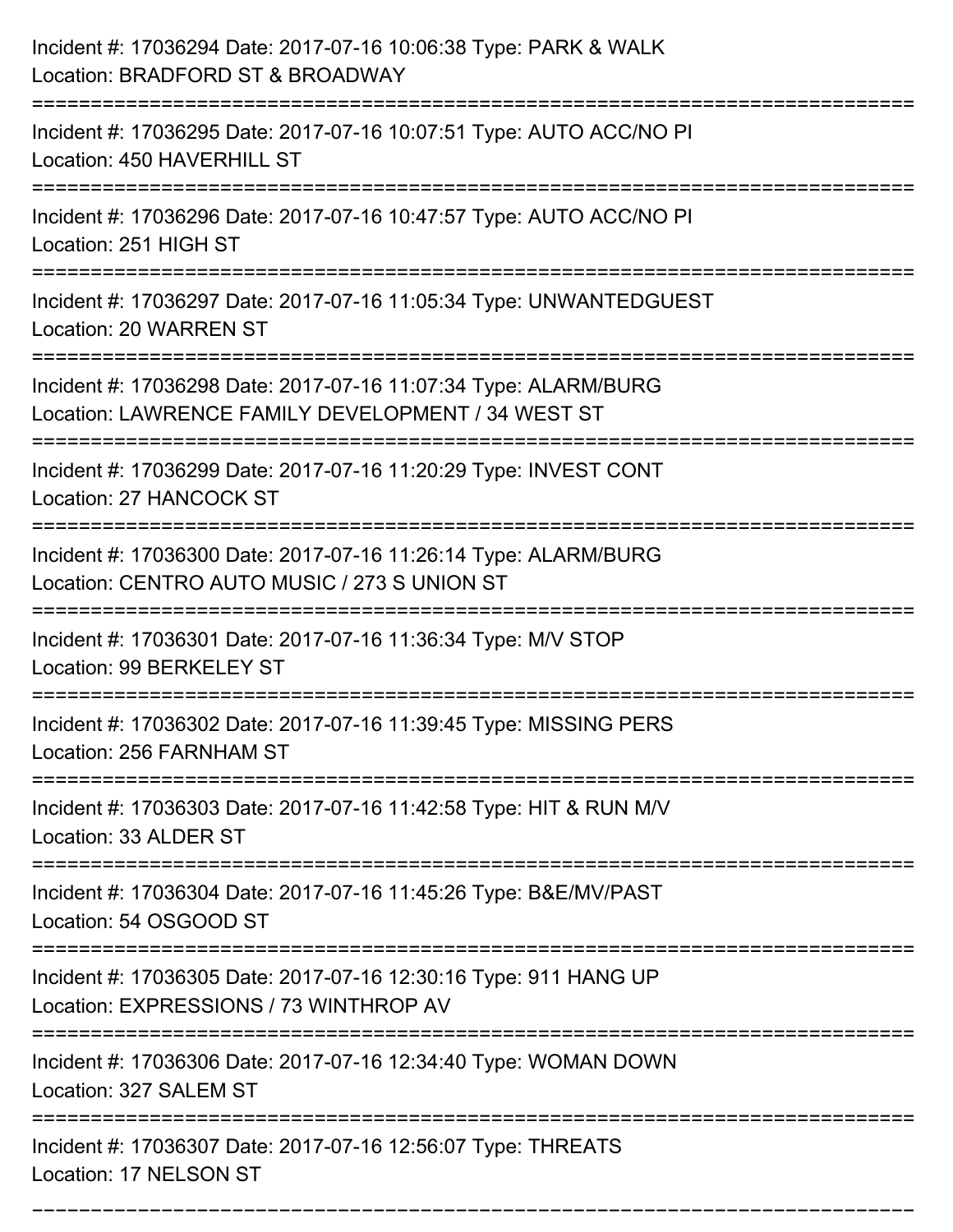| Incident #: 17036308 Date: 2017-07-16 13:06:11 Type: ALARMS<br>Location: 13 PLEASANT ST                                         |
|---------------------------------------------------------------------------------------------------------------------------------|
| Incident #: 17036309 Date: 2017-07-16 13:16:31 Type: AUTO ACC/NO PI<br>Location: 205 BROADWAY                                   |
| Incident #: 17036310 Date: 2017-07-16 13:26:31 Type: STOLEN PROP<br>Location: 15 BELMONT ST                                     |
| Incident #: 17036311 Date: 2017-07-16 13:33:52 Type: ALARMS<br>Location: 25 MARSTON ST #104                                     |
| Incident #: 17036312 Date: 2017-07-16 13:53:33 Type: KEEP PEACE<br>Location: 2 INMAN ST #25<br>-------------------------------- |
| Incident #: 17036313 Date: 2017-07-16 13:56:05 Type: A&B PAST<br><b>Location: FRANKLIN ST</b>                                   |
| Incident #: 17036314 Date: 2017-07-16 14:06:07 Type: DRUG VIO<br><b>Location: SHAWSHEEN PARK</b>                                |
| Incident #: 17036315 Date: 2017-07-16 14:09:07 Type: INVESTIGATION<br>Location: 11 SWAN ST                                      |
| Incident #: 17036316 Date: 2017-07-16 14:14:38 Type: MAL DAMAGE<br>Location: 139 MYRTLE ST                                      |
| ===================<br>Incident #: 17036317 Date: 2017-07-16 14:21:42 Type: GENERAL SERV<br>Location: 353 ELM ST                |
| Incident #: 17036318 Date: 2017-07-16 14:25:49 Type: ALARMS<br>Location: 172 MARSTON ST                                         |
| Incident #: 17036319 Date: 2017-07-16 14:29:30 Type: LOUD NOISE<br>Location: 245 ERVING AV                                      |
| Incident #: 17036320 Date: 2017-07-16 14:32:38 Type: M/V STOP<br><b>Location: SHAWSHEEN RD</b>                                  |
| Incident #: 17036321 Date: 2017-07-16 14:38:51 Type: WARRANT SERVE<br>Location: BRADFORD ST & BROADWAY                          |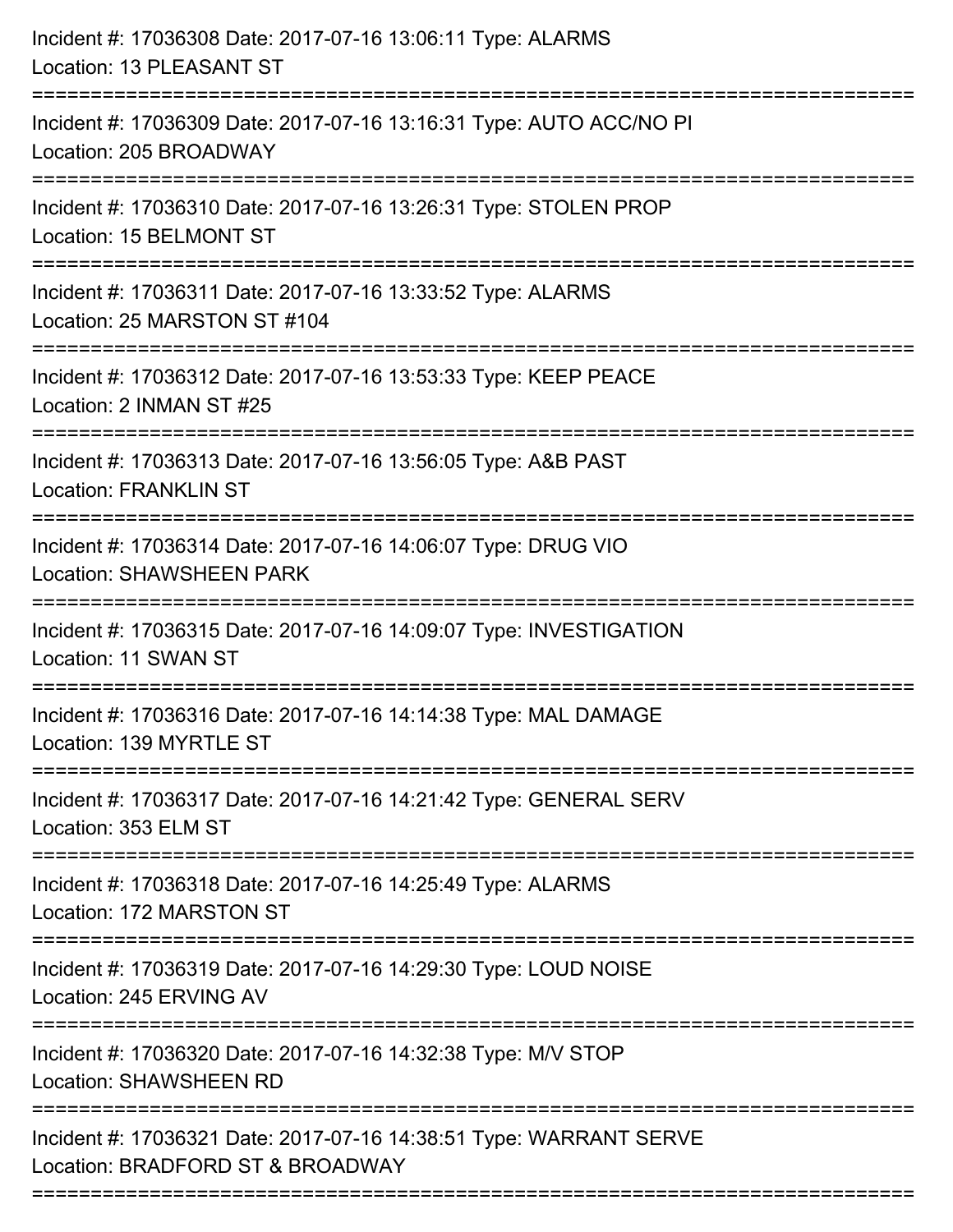| Location: ESSEX ST & HAMPSHIRE ST                                                                       |
|---------------------------------------------------------------------------------------------------------|
| Incident #: 17036323 Date: 2017-07-16 15:12:08 Type: SPECIAL CHECK<br>Location: 360 BROADWAY            |
| Incident #: 17036324 Date: 2017-07-16 15:21:34 Type: ALARMS<br>Location: 100 EVERETT ST                 |
| Incident #: 17036325 Date: 2017-07-16 15:23:56 Type: LOUD NOISE<br>Location: 128 BOWDOIN ST             |
| Incident #: 17036326 Date: 2017-07-16 15:33:55 Type: M/V STOP<br>Location: E HAVERHILL ST & PROSPECT ST |
| Incident #: 17036327 Date: 2017-07-16 15:43:18 Type: LOUD NOISE<br>Location: 35 CHICKERING ST           |
| Incident #: 17036328 Date: 2017-07-16 15:46:21 Type: INVEST CONT<br>Location: 28 ALLSTON ST             |
| Incident #: 17036329 Date: 2017-07-16 15:58:56 Type: RECOV/STOL/MV<br>Location: BROOK ST & UNION ST     |
| Incident #: 17036330 Date: 2017-07-16 16:07:16 Type: M/V STOP<br>Location: BROOK ST & UNION ST          |
| Incident #: 17036331 Date: 2017-07-16 16:12:12 Type: HIT & RUN M/V<br>Location: 614 ANDOVER ST          |
| Incident #: 17036332 Date: 2017-07-16 16:19:17 Type: ANIMAL COMPL<br>Location: PARK ST & SAUNDERS ST    |
| Incident #: 17036333 Date: 2017-07-16 16:24:29 Type: MEDIC SUPPORT<br>Location: 28 SUMMER ST            |
| Incident #: 17036334 Date: 2017-07-16 16:29:57 Type: MV/BLOCKING<br>Location: 6 LYNCH ST                |
| Incident #: 17036335 Date: 2017-07-16 16:45:49 Type: M/V STOP<br>Location: WALGREENS / 135 BROADWAY     |
|                                                                                                         |

Incident #: 17036336 Date: 2017 07 16:58:16 Date: 2017 07 16:58:16 Date: 2017 07 16:58:16 Date: SUS PERS/MVV<br>|-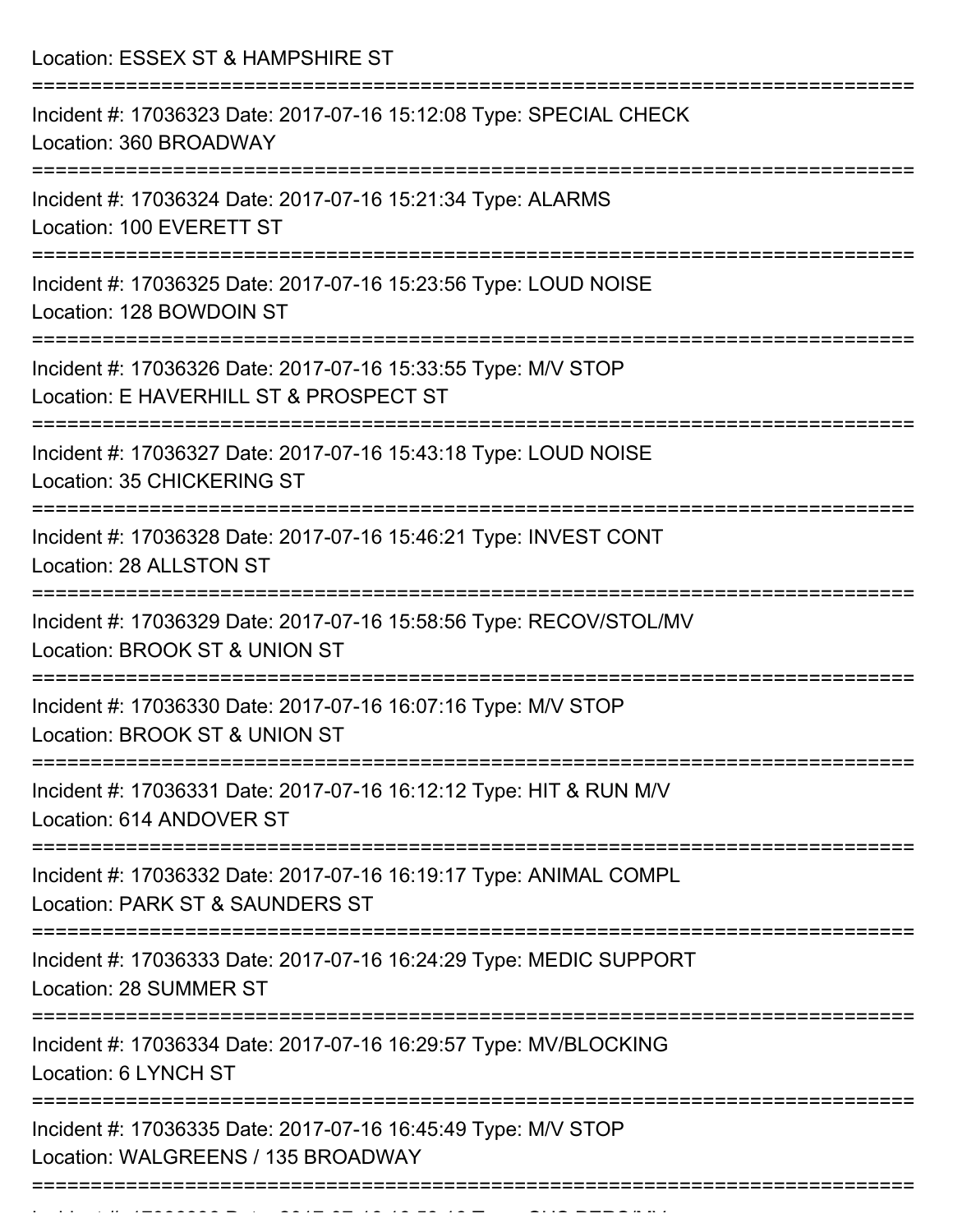| Location: LAWRENCE GENERAL HOSPITAL / 1 GENERAL ST                                                                                                                                          |
|---------------------------------------------------------------------------------------------------------------------------------------------------------------------------------------------|
| Incident #: 17036337 Date: 2017-07-16 17:14:02 Type: NOISE ORD<br>Location: 16 WARWICK ST                                                                                                   |
| Incident #: 17036338 Date: 2017-07-16 17:23:43 Type: SUS PERS/MV<br>Location: AMESBURY ST & HAVERHILL ST                                                                                    |
| Incident #: 17036339 Date: 2017-07-16 17:40:26 Type: MAN DOWN<br>Location: COR UNUM MEAL CENTER / 191 SALEM ST<br>===================================<br>:================================= |
| Incident #: 17036340 Date: 2017-07-16 17:45:31 Type: INVESTIGATION<br>Location: LAWRENCE GENERAL HOSPITAL / 1 GENERAL ST                                                                    |
| Incident #: 17036341 Date: 2017-07-16 17:51:09 Type: ALARM/BURG<br>Location: 10 TREMONT ST #2                                                                                               |
| Incident #: 17036342 Date: 2017-07-16 17:55:32 Type: HIT & RUN M/V<br>Location: 74 E HAVERHILL ST                                                                                           |
| Incident #: 17036343 Date: 2017-07-16 17:58:22 Type: ASSIST FIRE<br>Location: 87 E HAVERHILL ST                                                                                             |
| Incident #: 17036346 Date: 2017-07-16 18:08:37 Type: THREATS<br>Location: MT VERNON LIQUORS / 421 S BROADWAY                                                                                |
| Incident #: 17036344 Date: 2017-07-16 18:08:53 Type: ALARM/BURG<br>Location: SHALOM AUTO SALES / 8 CARVER ST                                                                                |
| Incident #: 17036345 Date: 2017-07-16 18:10:03 Type: ALARM/BURG<br>Location: 177 E HAVERHILL ST                                                                                             |
| Incident #: 17036347 Date: 2017-07-16 18:13:47 Type: AUTO ACC/NO PI<br>Location: JACKSON ST & PARK ST                                                                                       |
| Incident #: 17036348 Date: 2017-07-16 18:26:05 Type: ALARM/BURG<br>Location: LAWLOR SCHOOL / 41 LEXINGTON ST                                                                                |
| Incident #: 17036349 Date: 2017-07-16 18:28:27 Type: NOISE ORD<br>Location: BRADFORD ST & WINSLOW PL                                                                                        |
|                                                                                                                                                                                             |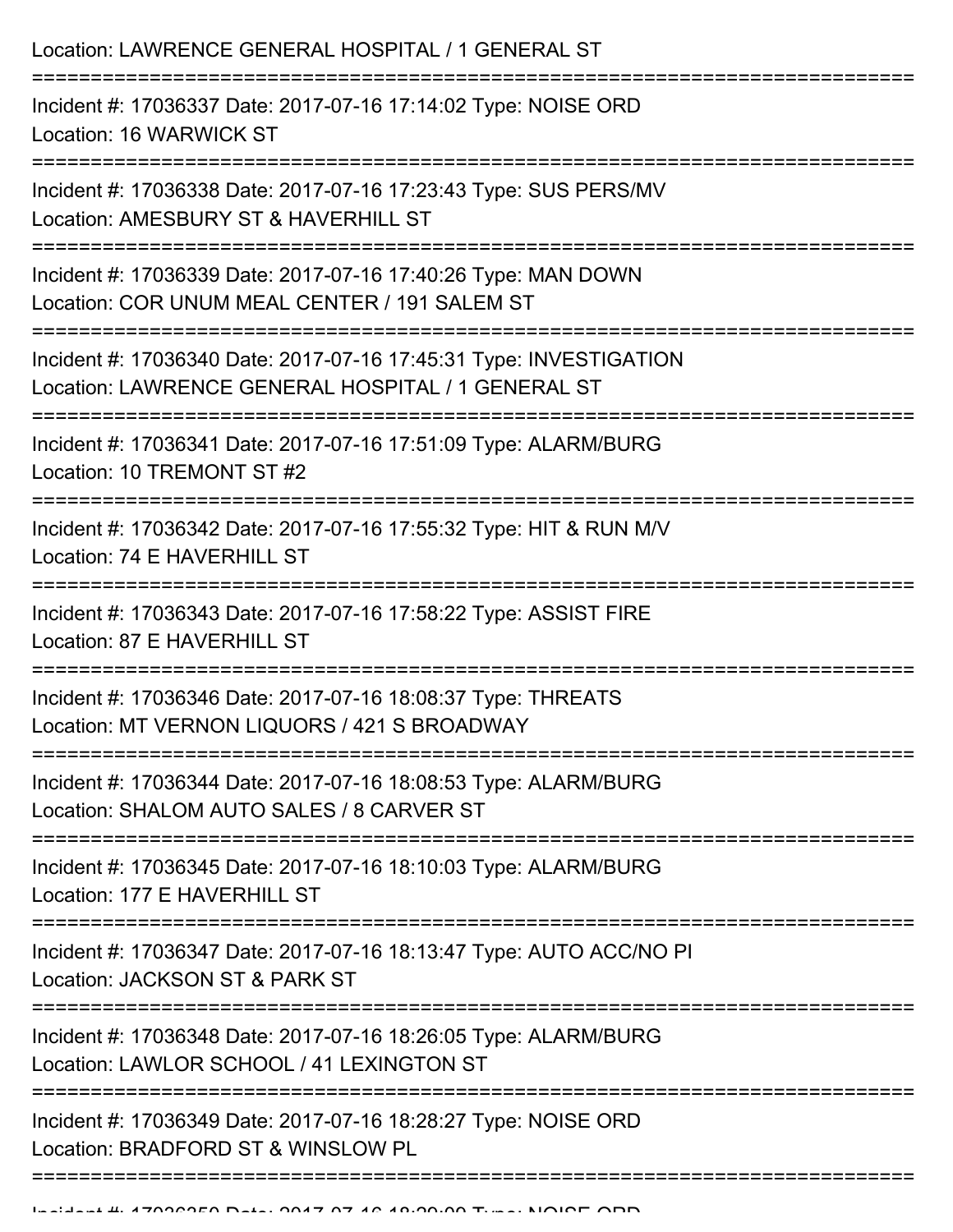| Location: 69 RHINE ST                                                                                                        |
|------------------------------------------------------------------------------------------------------------------------------|
| Incident #: 17036351 Date: 2017-07-16 18:33:56 Type: SPECIAL CHECK<br><b>Location: CYR DR</b>                                |
| Incident #: 17036352 Date: 2017-07-16 18:38:37 Type: DISORDERLY<br><b>Location: RAILROAD ST</b>                              |
| Incident #: 17036353 Date: 2017-07-16 18:40:46 Type: SPECIAL CHECK<br>Location: 284 S BROADWAY                               |
| Incident #: 17036354 Date: 2017-07-16 18:49:06 Type: NOISE ORD<br>Location: 15-17 GARFIELD ST                                |
| Incident #: 17036355 Date: 2017-07-16 18:54:43 Type: DISTURBANCE<br>Location: 94 NESMITH ST                                  |
| Incident #: 17036356 Date: 2017-07-16 19:04:50 Type: M/V STOP<br>Location: 187 LAWRENCE ST                                   |
| Incident #: 17036357 Date: 2017-07-16 19:05:18 Type: M/V STOP<br>Location: MERRIMACK ST & S BROADWAY                         |
| Incident #: 17036358 Date: 2017-07-16 19:08:08 Type: NOISE ORD<br>Location: BROADWAY AV & WASHINGTON ST                      |
| Incident #: 17036359 Date: 2017-07-16 19:11:10 Type: HIT & RUN M/V<br>Location: JACKSON ST & PARK ST                         |
| Incident #: 17036360 Date: 2017-07-16 19:19:25 Type: M/V STOP<br>Location: ANDOVER ST & S BROADWAY                           |
| Incident #: 17036361 Date: 2017-07-16 19:21:24 Type: M/V STOP<br>Location: BROADWAY & CONCORD ST                             |
| Incident #: 17036362 Date: 2017-07-16 19:23:14 Type: B&E/MV/PAST<br>Location: HELFRICH BROTHERS BOILER WKS / 39 MERRIMACK ST |
| Incident #: 17036363 Date: 2017-07-16 19:26:45 Type: NOISE ORD<br>Location: 9 RHINE ST                                       |

Incident #: 17036365 Date: 2017-07-16 19:28:06 Type: DRUG VIO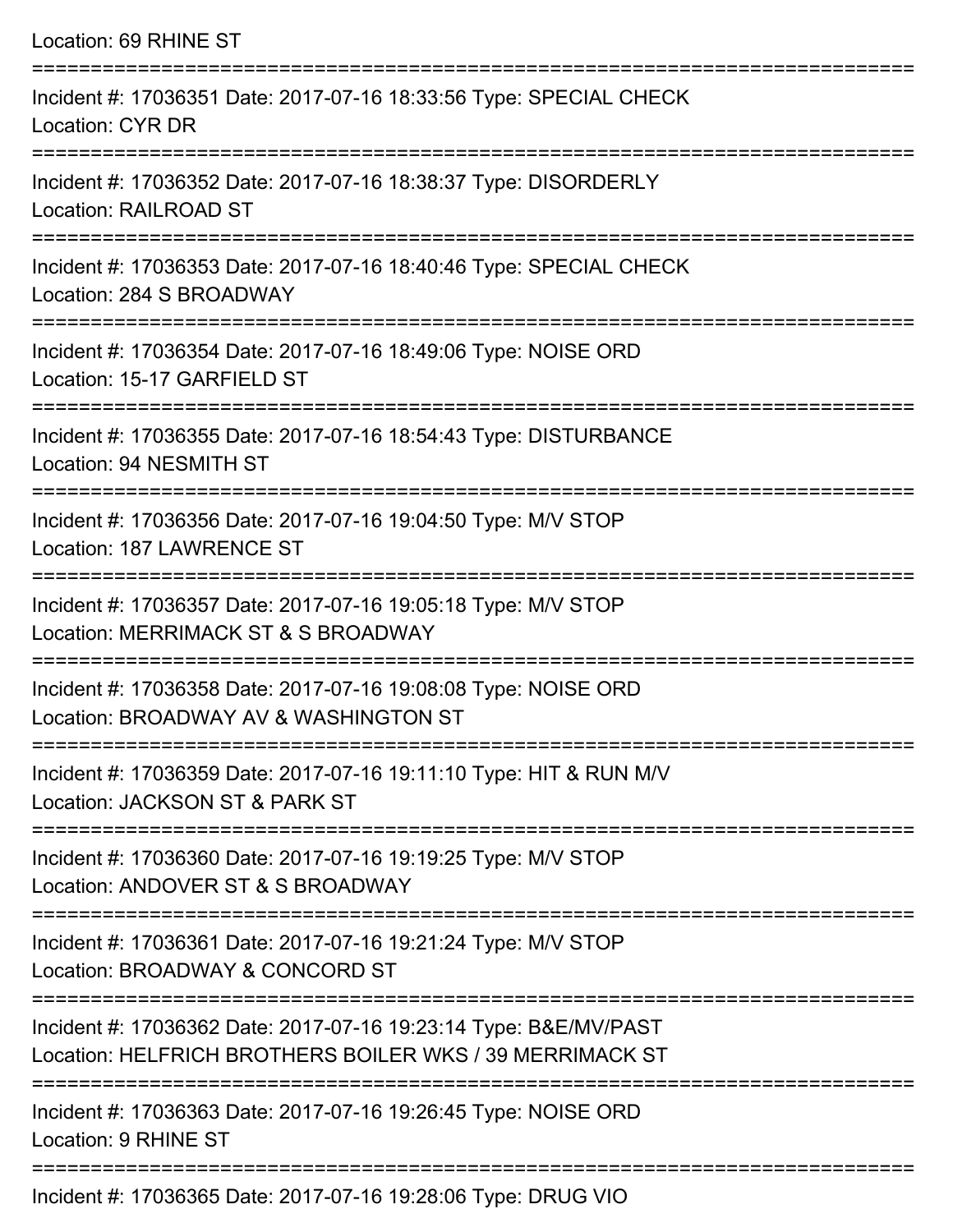| Incident #: 17036364 Date: 2017-07-16 19:28:30 Type: KEEP PEACE<br>Location: 188 PHILLIPS ST<br>=============================== |
|---------------------------------------------------------------------------------------------------------------------------------|
| Incident #: 17036366 Date: 2017-07-16 19:48:05 Type: SUS PERS/MV<br>Location: LAWRENCE ST & PARK ST                             |
| Incident #: 17036367 Date: 2017-07-16 19:48:20 Type: M/V STOP<br>Location: BOWDOIN ST & S BROADWAY                              |
| Incident #: 17036369 Date: 2017-07-16 19:51:07 Type: CK WELL BEING<br>Location: RESERVIOR / null                                |
| Incident #: 17036368 Date: 2017-07-16 19:51:24 Type: M/V STOP<br>Location: 12 METHUEN                                           |
| Incident #: 17036370 Date: 2017-07-16 20:03:54 Type: ALARM/BURG<br>Location: 14 CUSTER ST #1                                    |
| Incident #: 17036371 Date: 2017-07-16 20:05:47 Type: M/V STOP<br>Location: 550 BROADWAY                                         |
| Incident #: 17036372 Date: 2017-07-16 20:12:09 Type: FIGHT<br>Location: 545 HAMPSHIRE ST                                        |
| Incident #: 17036373 Date: 2017-07-16 20:14:13 Type: M/V STOP<br>Location: HANLON CT & WEST ST                                  |
| Incident #: 17036375 Date: 2017-07-16 20:20:42 Type: NOISE ORD<br>Location: 30 KINGSTON ST                                      |
| Incident #: 17036374 Date: 2017-07-16 20:20:46 Type: FIGHT<br>Location: 545 HAMPSHIRE ST                                        |
| Incident #: 17036376 Date: 2017-07-16 20:26:12 Type: TRESPASSING<br>Location: HIGGINS STATE POOL / 180 CRAWFORD ST              |
| Incident #: 17036377 Date: 2017-07-16 20:30:50 Type: LOUD NOISE<br>Location: 29 LISA LN                                         |
| Incident #: 17036378 Date: 2017-07-16 20:34:22 Type: GUN CALL                                                                   |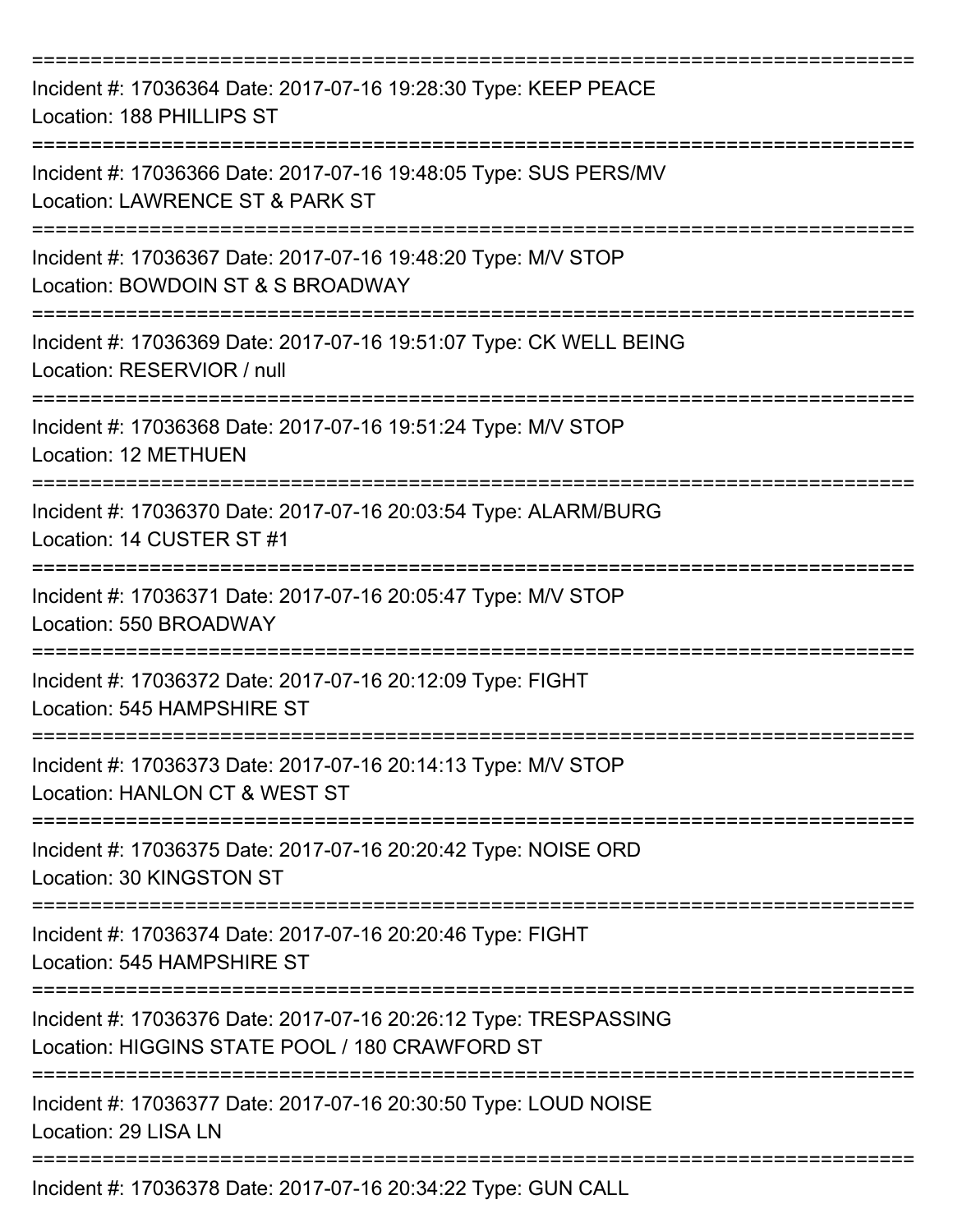| Incident #: 17036379 Date: 2017-07-16 20:45:19 Type: NOISE ORD<br>Location: 81 HIGHLAWN AV                              |
|-------------------------------------------------------------------------------------------------------------------------|
| Incident #: 17036380 Date: 2017-07-16 20:46:58 Type: ALARM/BURG<br>Location: HEALTH & HUMAN SERVICES / 280 MERRIMACK ST |
| Incident #: 17036381 Date: 2017-07-16 20:49:00 Type: SPECIAL CHECK<br><b>Location: CYR DR</b>                           |
| Incident #: 17036382 Date: 2017-07-16 20:51:54 Type: NOISE ORD<br>Location: BROOKFIELD ST & INMAN ST                    |
| Incident #: 17036383 Date: 2017-07-16 20:59:30 Type: M/V STOP<br>Location: HAMPSHIRE ST & PARK ST                       |
| Incident #: 17036384 Date: 2017-07-16 21:01:57 Type: NOISE ORD<br>Location: 149 OLIVE AV                                |
| Incident #: 17036385 Date: 2017-07-16 21:05:31 Type: NOISE ORD<br>Location: 97 AMES ST                                  |
| Incident #: 17036386 Date: 2017-07-16 21:11:58 Type: ALARM/BURG<br>Location: STAR PARKING / 2 LAWRENCE ST               |
| Incident #: 17036387 Date: 2017-07-16 21:14:49 Type: NOISE ORD<br>Location: 1001 ESSEX ST                               |
| Incident #: 17036388 Date: 2017-07-16 21:15:35 Type: NOISE ORD<br>Location: 291 HOWARD ST                               |
| Incident #: 17036389 Date: 2017-07-16 21:17:20 Type: LOUD NOISE<br>Location: 11 DURHAM ST                               |
| Incident #: 17036390 Date: 2017-07-16 21:20:00 Type: M/V STOP<br>Location: BRADFORD ST & BROADWAY                       |
| Incident #: 17036391 Date: 2017-07-16 21:21:40 Type: M/V STOP<br>Location: ABBOTT ST & BLANCHARD ST                     |
| Incident #: 17036392 Date: 2017-07-16 21:25:40 Type: NOISE ORD                                                          |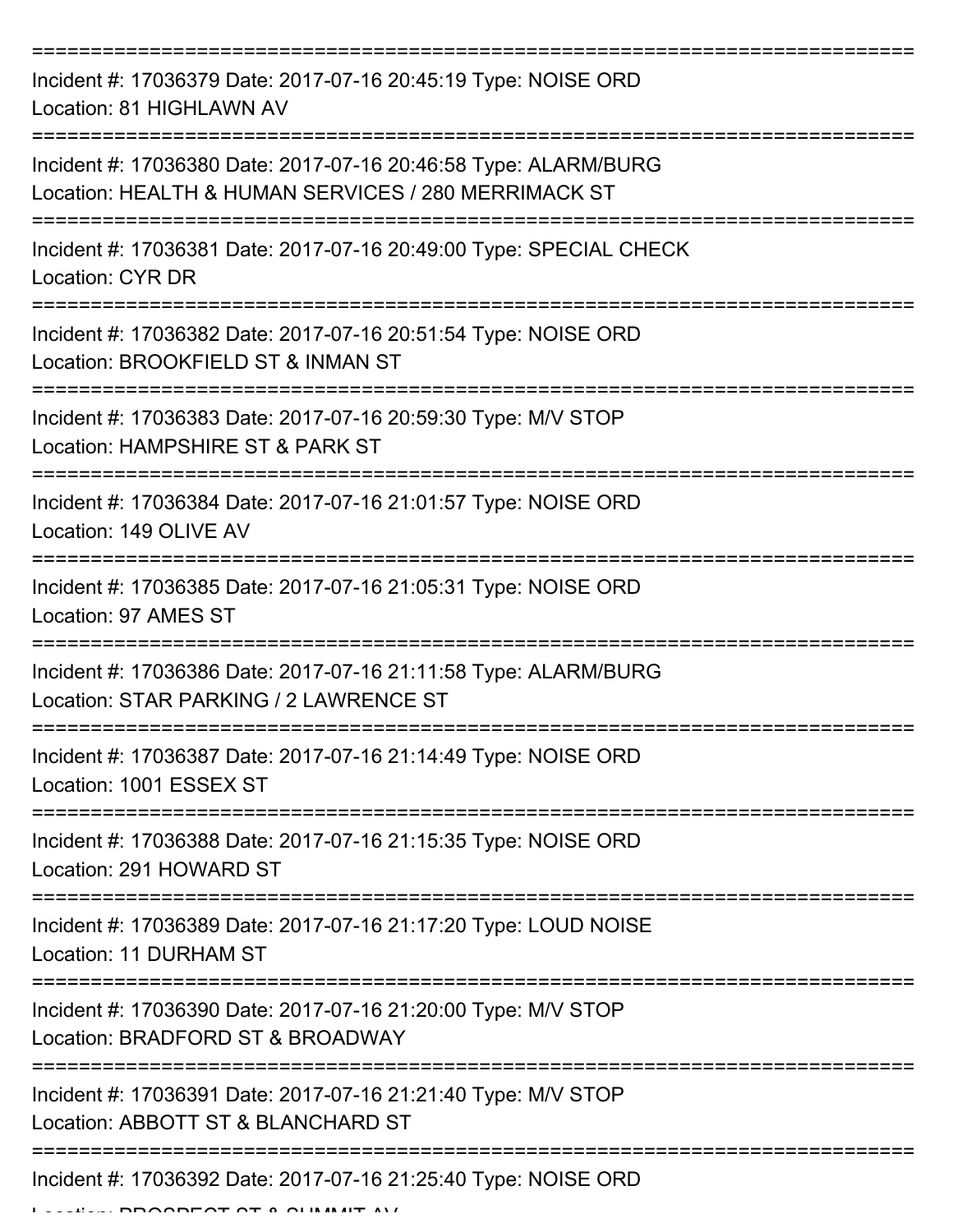| Incident #: 17036393 Date: 2017-07-16 21:27:40 Type: ALARM/BURG<br>Location: HEALTH & HUMAN SERVICES / 280 MERRIMACK ST |
|-------------------------------------------------------------------------------------------------------------------------|
| Incident #: 17036394 Date: 2017-07-16 21:34:52 Type: AUTO ACC/NO PI<br>Location: 272 HIGH ST                            |
| Incident #: 17036395 Date: 2017-07-16 21:35:37 Type: M/V STOP<br>Location: 73 WINTHROP AV                               |
| Incident #: 17036396 Date: 2017-07-16 21:39:08 Type: M/V STOP<br>Location: ACTON ST & BROADWAY                          |
| Incident #: 17036397 Date: 2017-07-16 21:48:13 Type: FIGHT<br>Location: 49 FOREST ST                                    |
| Incident #: 17036398 Date: 2017-07-16 21:54:45 Type: LOUD NOISE<br>Location: PEMBERTON PARK / null                      |
| Incident #: 17036399 Date: 2017-07-16 21:55:11 Type: NOISE ORD<br>Location: 57 WOLCOTT AV                               |
| Incident #: 17036400 Date: 2017-07-16 21:59:19 Type: GENERAL SERV<br>Location: 12 DUCKETT AV                            |
| Incident #: 17036401 Date: 2017-07-16 22:00:54 Type: IDENTITY THEFT<br>Location: 30 MYRTLE CT #104                      |
| Incident #: 17036402 Date: 2017-07-16 22:02:43 Type: ALARM/BURG<br>Location: 115 E HAVERHILL ST #1                      |
| Incident #: 17036403 Date: 2017-07-16 22:11:00 Type: M/V STOP<br>Location: 29 MAY ST                                    |
| Incident #: 17036404 Date: 2017-07-16 22:14:00 Type: NOISE ORD<br>Location: 291 HOWARD ST                               |
| Incident #: 17036405 Date: 2017-07-16 22:16:42 Type: DISTURBANCE<br>Location: 132 FOSTER ST FL 2                        |
| Incident #: 17036406 Date: 2017-07-16 22:20:05 Type: SUS PERS/MV                                                        |

Location: 550 BBOADWAY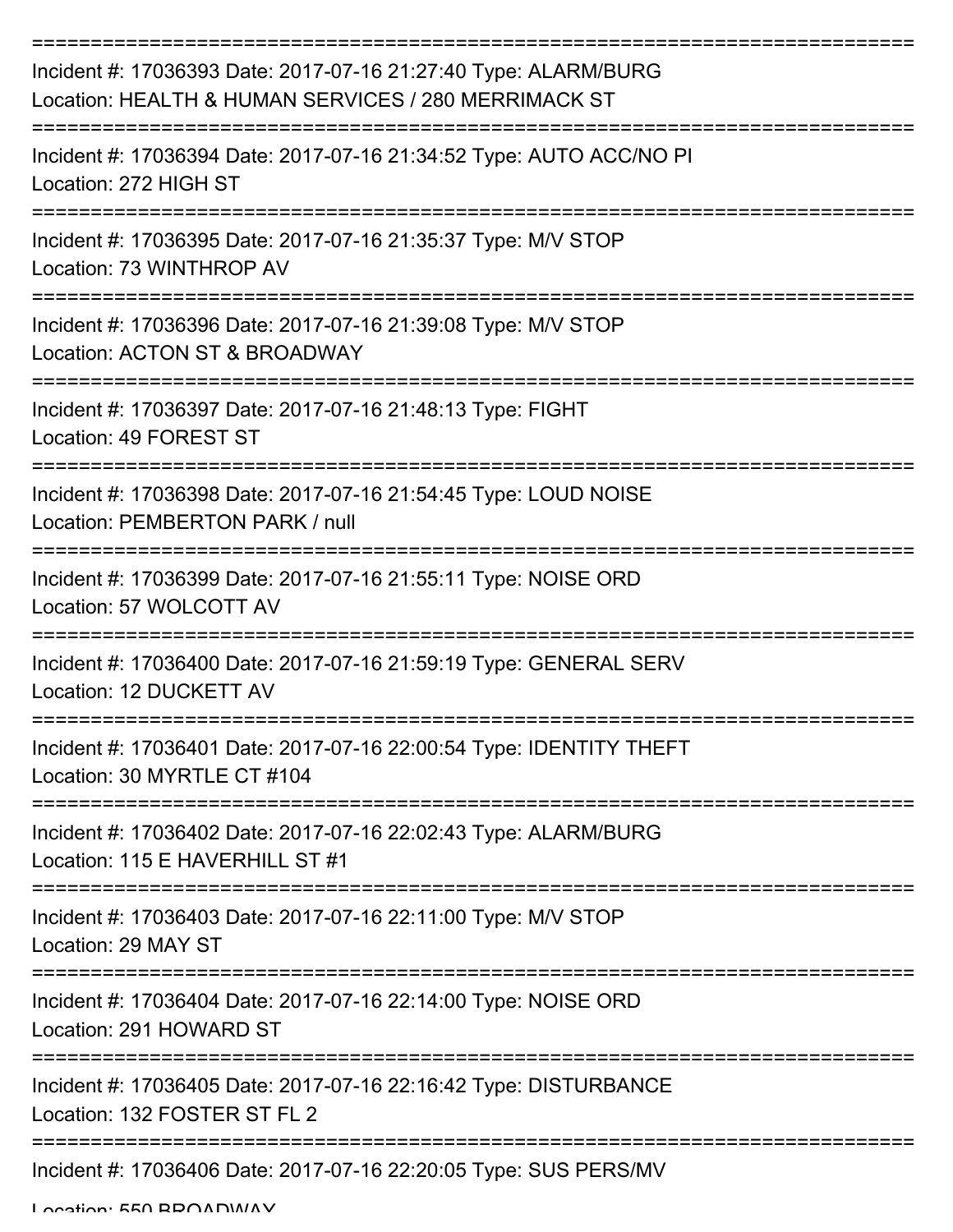| Incident #: 17036407 Date: 2017-07-16 22:21:00 Type: MV/BLOCKING<br>Location: 37 WHITMAN ST                   |
|---------------------------------------------------------------------------------------------------------------|
| Incident #: 17036408 Date: 2017-07-16 22:21:27 Type: NOISE ORD<br>Location: 8 HIGHLAWN AV                     |
| Incident #: 17036409 Date: 2017-07-16 22:25:25 Type: NOISE ORD<br>Location: NEWTON ST & SALEM ST              |
| Incident #: 17036410 Date: 2017-07-16 22:27:21 Type: NOISE ORD<br>Location: 83 ALLSTON ST                     |
| Incident #: 17036411 Date: 2017-07-16 22:29:27 Type: NOISE ORD<br>Location: 114 LEXINGTON ST                  |
| Incident #: 17036412 Date: 2017-07-16 22:30:02 Type: DOMESTIC/PROG<br>Location: 14 HILLSIDE AV                |
| Incident #: 17036413 Date: 2017-07-16 23:01:43 Type: MISSING PERS<br>Location: 505 ANDOVER ST                 |
| Incident #: 17036414 Date: 2017-07-16 23:12:12 Type: LOUD NOISE<br>Location: NEWTON ST & SALEM ST             |
| Incident #: 17036415 Date: 2017-07-16 23:21:04 Type: NOISE ORD<br>Location: 113 WALNUT ST                     |
| Incident #: 17036416 Date: 2017-07-16 23:29:49 Type: NOISE ORD<br>Location: 59 HAVERHILL ST                   |
| Incident #: 17036417 Date: 2017-07-16 23:36:29 Type: INVEST CONT<br>Location: 78 E HAVERHILL ST               |
| Incident #: 17036418 Date: 2017-07-16 23:42:55 Type: M/V STOP<br>Location: BROADWAY & MANCHESTER ST           |
| Incident #: 17036419 Date: 2017-07-16 23:45:56 Type: ALARM/BURG<br>Location: DR GORN OFFICE / 101 AMESBURY ST |
| Incident #: 17036420 Date: 2017-07-16 23:52:05 Type: UNWANTEDGUEST                                            |

Location: 2 INMAN ST #17